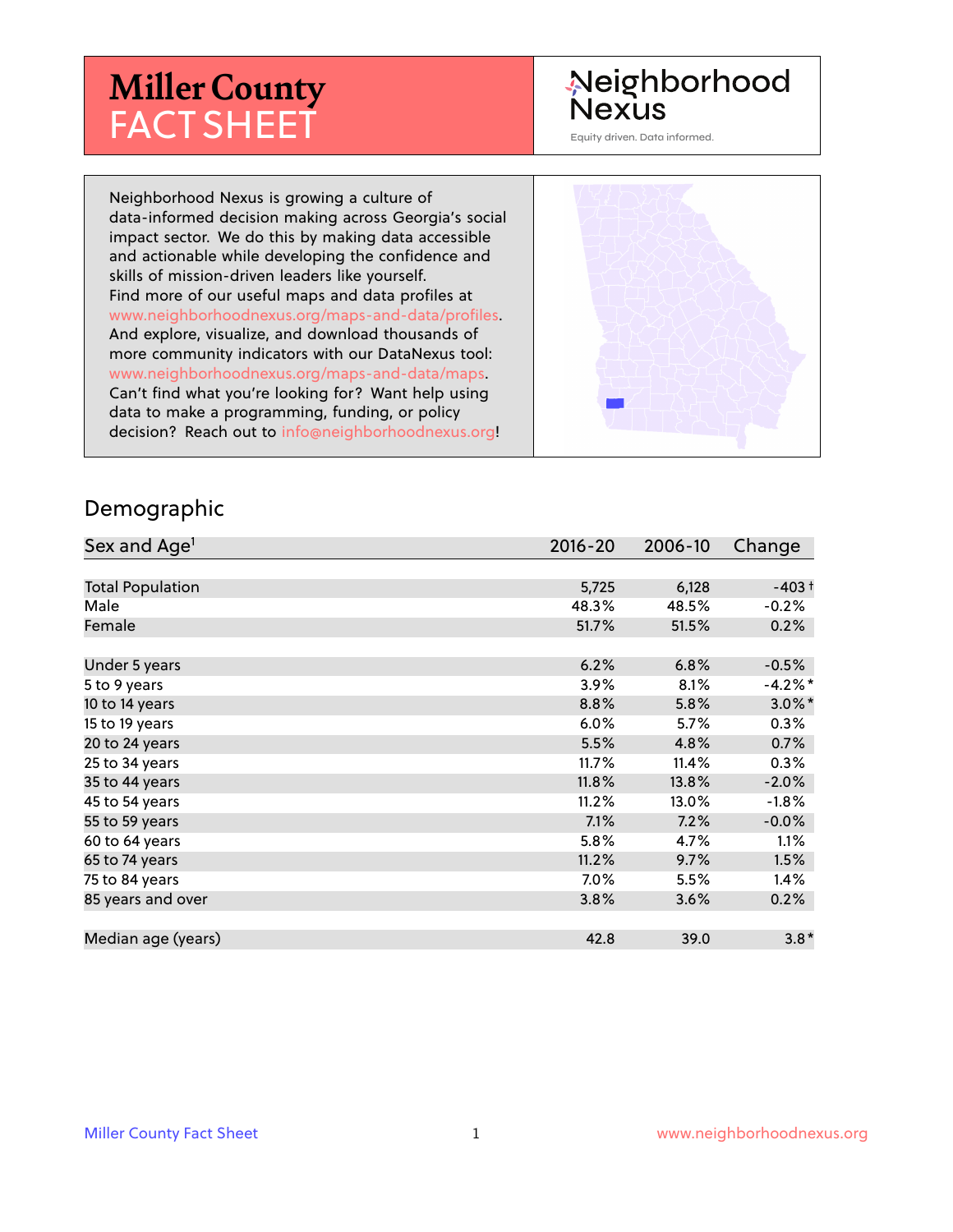# Demographic, continued...

| Race <sup>2</sup>                                            | $2016 - 20$ | 2006-10 | Change     |
|--------------------------------------------------------------|-------------|---------|------------|
| <b>Total population</b>                                      | 5,725       | 6,128   | $-403+$    |
| One race                                                     | 99.6%       | 98.3%   | 1.3%       |
| White                                                        | 67.7%       | 69.9%   | $-2.1\%$ * |
| <b>Black or African American</b>                             | 31.0%       | 28.2%   | $2.8\%$ *  |
| American Indian and Alaska Native                            | 0.2%        | 0.2%    | 0.0%       |
| Asian                                                        | 0.1%        | 0.0%    | 0.1%       |
| Native Hawaiian and Other Pacific Islander                   | 0.5%        | 0.0%    | 0.5%       |
| Some other race                                              | 0.0%        | 0.0%    | 0.0%       |
| Two or more races                                            | 0.4%        | 1.7%    | $-1.3%$    |
| Race alone or in combination with other race(s) <sup>3</sup> | $2016 - 20$ | 2006-10 | Change     |
| Total population                                             | 5,725       | 6,128   | $-403+$    |
| White                                                        | 68.1%       | 71.6%   | $-3.5%$ *  |
| <b>Black or African American</b>                             | 31.2%       | 28.8%   | 2.5%       |
| American Indian and Alaska Native                            | 0.6%        | 1.4%    | $-0.7%$    |
| Asian                                                        | 0.1%        | 0.0%    | 0.1%       |
| Native Hawaiian and Other Pacific Islander                   | 0.5%        | 0.0%    | 0.5%       |
| Some other race                                              | 0.0%        | 0.0%    | 0.0%       |
| Hispanic or Latino and Race <sup>4</sup>                     | $2016 - 20$ | 2006-10 | Change     |
| <b>Total population</b>                                      | 5,725       | 6,128   | $-403+$    |
| Hispanic or Latino (of any race)                             | 0.5%        | 0.6%    | $-0.0%$    |
| Not Hispanic or Latino                                       | 99.5%       | 99.4%   | 0.0%       |
| White alone                                                  | 67.6%       | 69.3%   | $-1.7%$    |
| Black or African American alone                              | 30.8%       | 28.2%   | 2.6%       |
| American Indian and Alaska Native alone                      | 0.2%        | 0.2%    | 0.0%       |
| Asian alone                                                  | 0.1%        | 0.0%    | 0.1%       |
| Native Hawaiian and Other Pacific Islander alone             | 0.5%        | 0.0%    | 0.5%       |
| Some other race alone                                        | 0.0%        | 0.0%    | 0.0%       |
| Two or more races                                            | 0.3%        | 1.7%    | $-1.5%$    |
| U.S. Citizenship Status <sup>5</sup>                         | $2016 - 20$ | 2006-10 | Change     |
| Foreign-born population                                      | 25          | 86      | $-61$      |
| Naturalized U.S. citizen                                     | 24.0%       | 40.7%   | $-16.7%$   |
| Not a U.S. citizen                                           | 76.0%       | 59.3%   | 16.7%      |
| Citizen, Voting Age Population <sup>6</sup>                  | $2016 - 20$ | 2006-10 | Change     |
|                                                              |             |         |            |
| Citizen, 18 and over population                              | 4,386       | 4,612   | $-226*$    |
| Male                                                         | 46.9%       | 46.1%   | 0.8%       |
| Female                                                       | 53.1%       | 53.9%   | $-0.8%$    |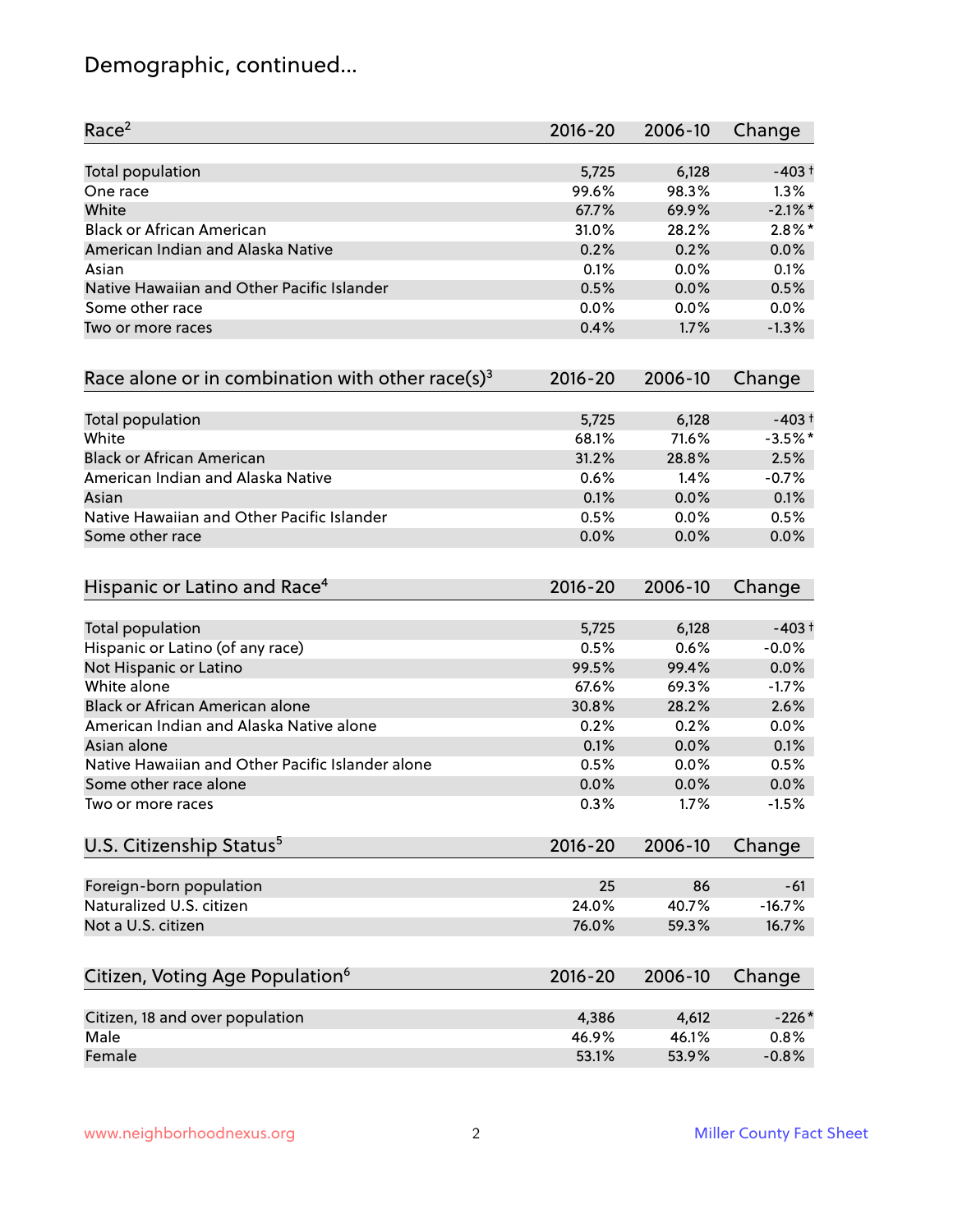#### Economic

| Income <sup>7</sup>                                 | $2016 - 20$ | 2006-10 | Change     |
|-----------------------------------------------------|-------------|---------|------------|
|                                                     |             |         |            |
| All households                                      | 2,339       | 2,577   | $-238*$    |
| Less than \$10,000                                  | 7.7%        | 13.2%   | $-5.5%$ *  |
| \$10,000 to \$14,999                                | 11.5%       | 10.8%   | 0.7%       |
| \$15,000 to \$24,999                                | 15.6%       | 14.6%   | 1.1%       |
| \$25,000 to \$34,999                                | 6.9%        | 14.4%   | $-7.6\%$ * |
| \$35,000 to \$49,999                                | 8.6%        | 15.5%   | $-6.9\%$ * |
| \$50,000 to \$74,999                                | 21.6%       | 12.6%   | $9.1\%$ *  |
| \$75,000 to \$99,999                                | 9.8%        | 7.6%    | 2.2%       |
| \$100,000 to \$149,999                              | 16.8%       | 7.4%    | $9.4\%$ *  |
| \$150,000 to \$199,999                              | 0.6%        | 2.8%    | $-2.3%$    |
| \$200,000 or more                                   | 0.9%        | 1.2%    | $-0.2%$    |
| Median household income (dollars)                   | 49,771      | 33,196  | 16,575*    |
| Mean household income (dollars)                     | 58,818      | 46,204  | 12,614*    |
| With earnings                                       | 65.3%       | 70.6%   | $-5.3%$    |
| Mean earnings (dollars)                             | 66,036      | 51,312  | 14,724*    |
| <b>With Social Security</b>                         | 43.7%       | 38.2%   | 5.4%       |
| Mean Social Security income (dollars)               | 16,485      | 13,783  | $2,702*$   |
| With retirement income                              | 16.8%       | 13.9%   | 3.0%       |
| Mean retirement income (dollars)                    | 16,692      | 14,574  | 2,118      |
| With Supplemental Security Income                   | 6.3%        | 6.3%    | $-0.0%$    |
| Mean Supplemental Security Income (dollars)         | 7,542       | 6,703   | 839        |
| With cash public assistance income                  | 3.2%        | 1.6%    | $1.6\%$    |
| Mean cash public assistance income (dollars)        | 2,746       | 2,322   | 424        |
| With Food Stamp/SNAP benefits in the past 12 months | 17.5%       | 17.8%   | $-0.2%$    |
|                                                     |             |         |            |
| Families                                            | 1,592       | 1,811   | $-219*$    |
| Less than \$10,000                                  | 2.3%        | 10.4%   | $-8.1\%$ * |
| \$10,000 to \$14,999                                | 6.5%        | 8.1%    | $-1.6%$    |
| \$15,000 to \$24,999                                | 12.2%       | 9.2%    | 3.1%       |
| \$25,000 to \$34,999                                | 6.0%        | 15.6%   | $-9.6%$ *  |
| \$35,000 to \$49,999                                | 10.1%       | 19.3%   | $-9.2%$    |
| \$50,000 to \$74,999                                | 24.2%       | 16.3%   | $7.9\%$ *  |
| \$75,000 to \$99,999                                | 11.9%       | 9.4%    | 2.5%       |
| \$100,000 to \$149,999                              | 24.6%       | 8.9%    | 15.6%*     |
| \$150,000 to \$199,999                              | 0.8%        | 2.7%    | $-1.9%$    |
| \$200,000 or more                                   | 1.4%        | 0.2%    | $1.2\%$ *  |
| Median family income (dollars)                      | 59,435      | 40,685  | 18,750*    |
| Mean family income (dollars)                        | 73,230      | 49,323  | 23,908*    |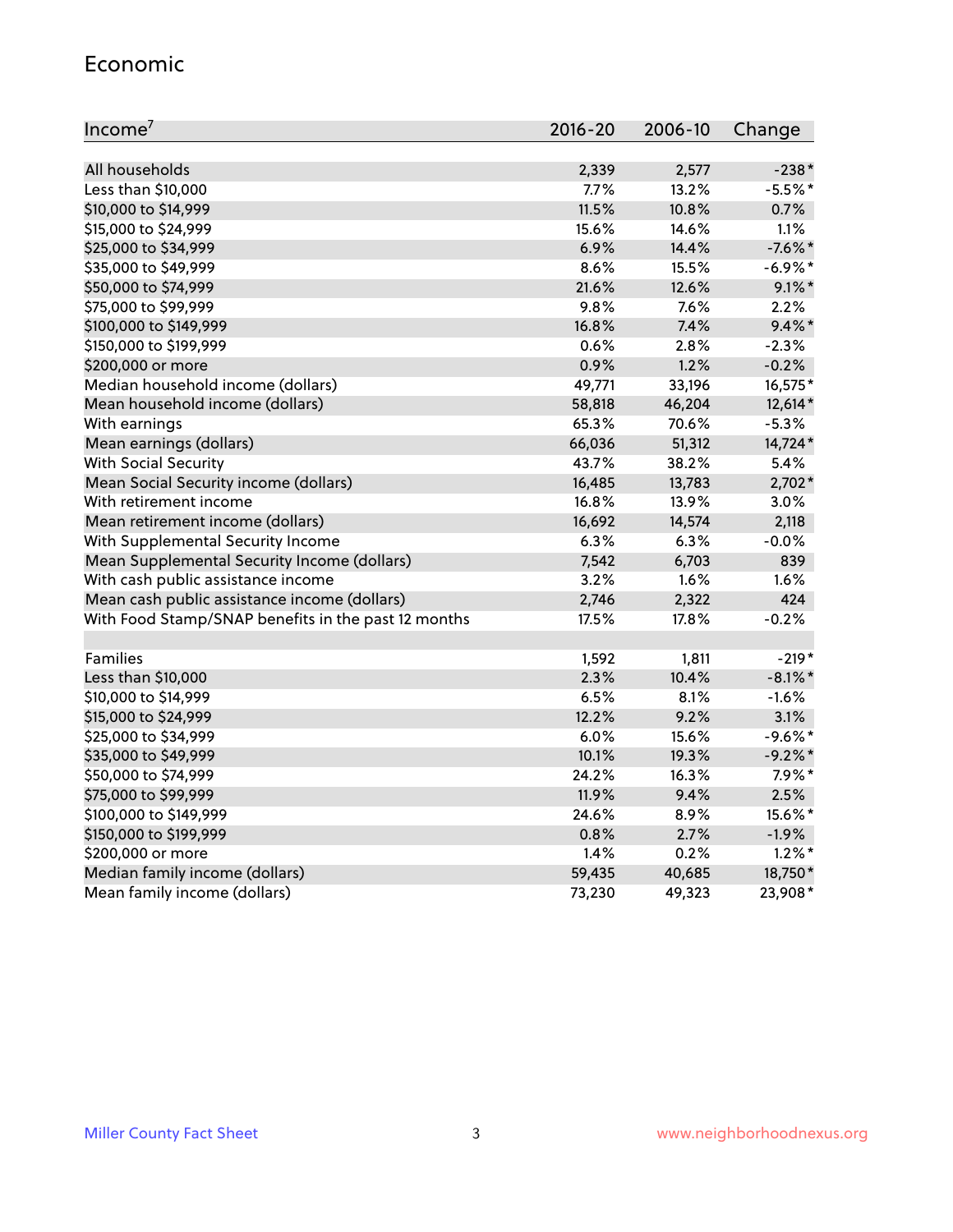### Economic, continued...

| Income, continued <sup>8</sup>                                        | $2016 - 20$ | 2006-10 | Change     |
|-----------------------------------------------------------------------|-------------|---------|------------|
|                                                                       |             |         |            |
| Nonfamily households                                                  | 747         | 766     | $-19$      |
| Median nonfamily income (dollars)                                     | 17,771      | 20,175  | $-2,404$   |
| Mean nonfamily income (dollars)                                       | 26,646      | 37,717  | $-11,071$  |
| Median earnings for workers (dollars)                                 | 33,087      | 25,804  | 7,283*     |
| Median earnings for male full-time, year-round workers                | 46,346      | 31,985  | 14,361*    |
| (dollars)                                                             |             |         |            |
| Median earnings for female full-time, year-round workers<br>(dollars) | 31,375      | 29,110  | 2,265      |
| Per capita income (dollars)                                           | 24,492      | 19,895  | 4,597*     |
|                                                                       |             |         |            |
| Families and People Below Poverty Level <sup>9</sup>                  | $2016 - 20$ | 2006-10 | Change     |
|                                                                       |             |         |            |
| <b>All families</b>                                                   | 15.3%       | 18.9%   | $-3.7%$    |
| With related children under 18 years                                  | 26.8%       | 32.3%   | $-5.5%$    |
| With related children under 5 years only                              | 3.8%        | 60.6%   | $-56.8%$   |
| Married couple families                                               | 5.3%        | 6.8%    | $-1.5%$    |
| With related children under 18 years                                  | 7.1%        | 10.4%   | $-3.3%$    |
| With related children under 5 years only                              | 0.0%        | 0.0%    | 0.0%       |
| Families with female householder, no husband present                  | 42.6%       | 48.5%   | $-5.9%$    |
| With related children under 18 years                                  | 63.6%       | 59.1%   | 4.5%       |
| With related children under 5 years only                              | 11.6%       | 90.3%   | $-78.6%$ * |
| All people                                                            | 20.3%       | 18.2%   | 2.1%       |
| Under 18 years                                                        | 31.9%       | 22.3%   | 9.6%       |
| Related children under 18 years                                       | 31.3%       | 22.3%   | 9.0%       |
| Related children under 5 years                                        | 26.1%       | 21.3%   | 4.9%       |
| Related children 5 to 17 years                                        | 33.2%       | 22.7%   | 10.5%      |
| 18 years and over                                                     | 16.7%       | 16.8%   | $-0.1%$    |
| 18 to 64 years                                                        | 15.8%       | 17.0%   | $-1.3%$    |
| 65 years and over                                                     | 19.1%       | 16.1%   | 3.0%       |
| People in families                                                    | 17.0%       | 16.9%   | 0.1%       |
| Unrelated individuals 15 years and over                               | 35.7%       | 25.8%   | 10.0%      |
|                                                                       |             |         |            |
| Non-Hispanic white people                                             | 14.4%       | 9.5%    | 4.9%*      |
| Black or African-American people                                      | 34.7%       | 40.3%   | $-5.6%$    |
| Asian people                                                          | $0.0\%$     | (X)     | $(X)$ +    |
| Hispanic or Latino people                                             | 0.0%        | 0.0%    | $0.0\%$    |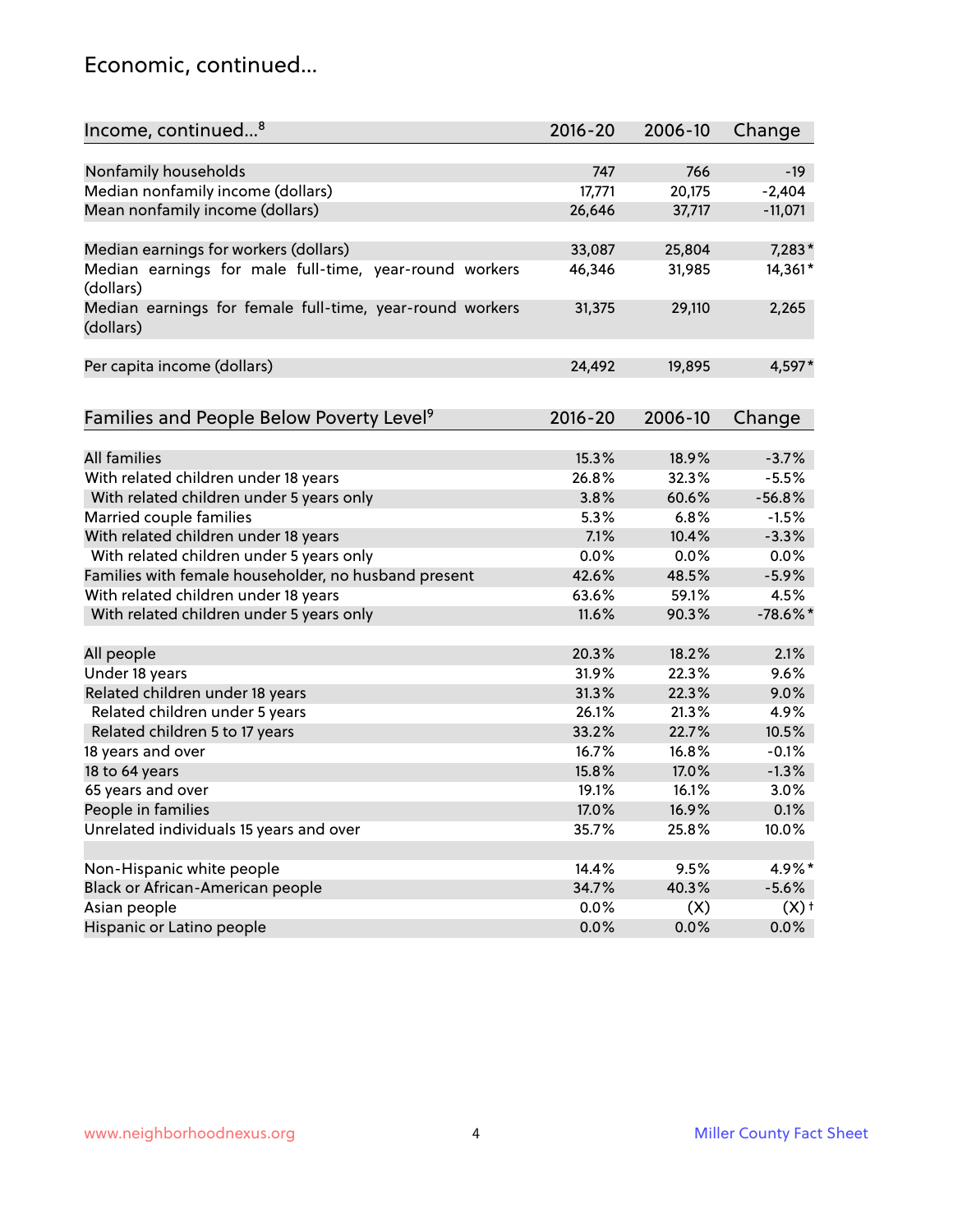# Employment

| Employment Status <sup>10</sup>                                                               | 2010        | 2020    | Change     |
|-----------------------------------------------------------------------------------------------|-------------|---------|------------|
| In Labor Force                                                                                | 2,772       | 2,803   | 2,803      |
| <b>Unemployment Rate</b>                                                                      | 4.0%        | 10.4%   | $-6.4%$    |
|                                                                                               |             |         |            |
| Industry <sup>11</sup>                                                                        | $2016 - 20$ | 2006-10 | Change     |
|                                                                                               |             |         |            |
| Civilian employed population 16 years and over                                                | 2,322       | 2,548   | $-226$     |
| Agriculture, forestry, fishing and hunting, and mining                                        | 5.8%        | 10.6%   | $-4.8%$    |
| Construction                                                                                  | 4.6%        | 6.4%    | $-1.8%$    |
| Manufacturing                                                                                 | 13.3%       | 13.6%   | $-0.3%$    |
| Wholesale trade                                                                               | 3.3%        | 5.3%    | $-2.0%$    |
| Retail trade                                                                                  | 11.6%       | 14.3%   | $-2.7%$    |
| Transportation and warehousing, and utilities                                                 | 3.7%        | 3.3%    | 0.4%       |
| Information                                                                                   | 1.0%        | 0.5%    | 0.5%       |
| Finance and insurance, and real estate and rental and leasing                                 | 5.0%        | 5.5%    | $-0.5%$    |
| Professional, scientific, and management, and administrative<br>and waste management services | 5.4%        | 3.1%    | 2.2%       |
| Educational services, and health care and social assistance                                   | 29.5%       | 25.0%   | 4.5%       |
| Arts, entertainment, and recreation, and accommodation and<br>food services                   | 5.2%        | 3.8%    | 1.4%       |
| Other services, except public administration                                                  | 6.0%        | 3.6%    | 2.4%       |
| <b>Public administration</b>                                                                  | 5.6%        | 4.9%    | 0.7%       |
| Occupation <sup>12</sup>                                                                      | $2016 - 20$ | 2006-10 | Change     |
|                                                                                               |             |         |            |
| Civilian employed population 16 years and over                                                | 2,322       | 2,548   | $-226$     |
| Management, business, science, and arts occupations                                           | 36.5%       | 25.2%   | $11.3\%$ * |
| Service occupations                                                                           | 17.8%       | 17.1%   | 0.8%       |
| Sales and office occupations                                                                  | 20.5%       | 23.1%   | $-2.6%$    |
| Natural<br>resources,<br>construction,<br>and<br>maintenance<br>occupations                   | 7.8%        | 16.3%   | $-8.5%$ *  |
| Production, transportation, and material moving occupations                                   | 17.4%       | 18.3%   | $-0.9%$    |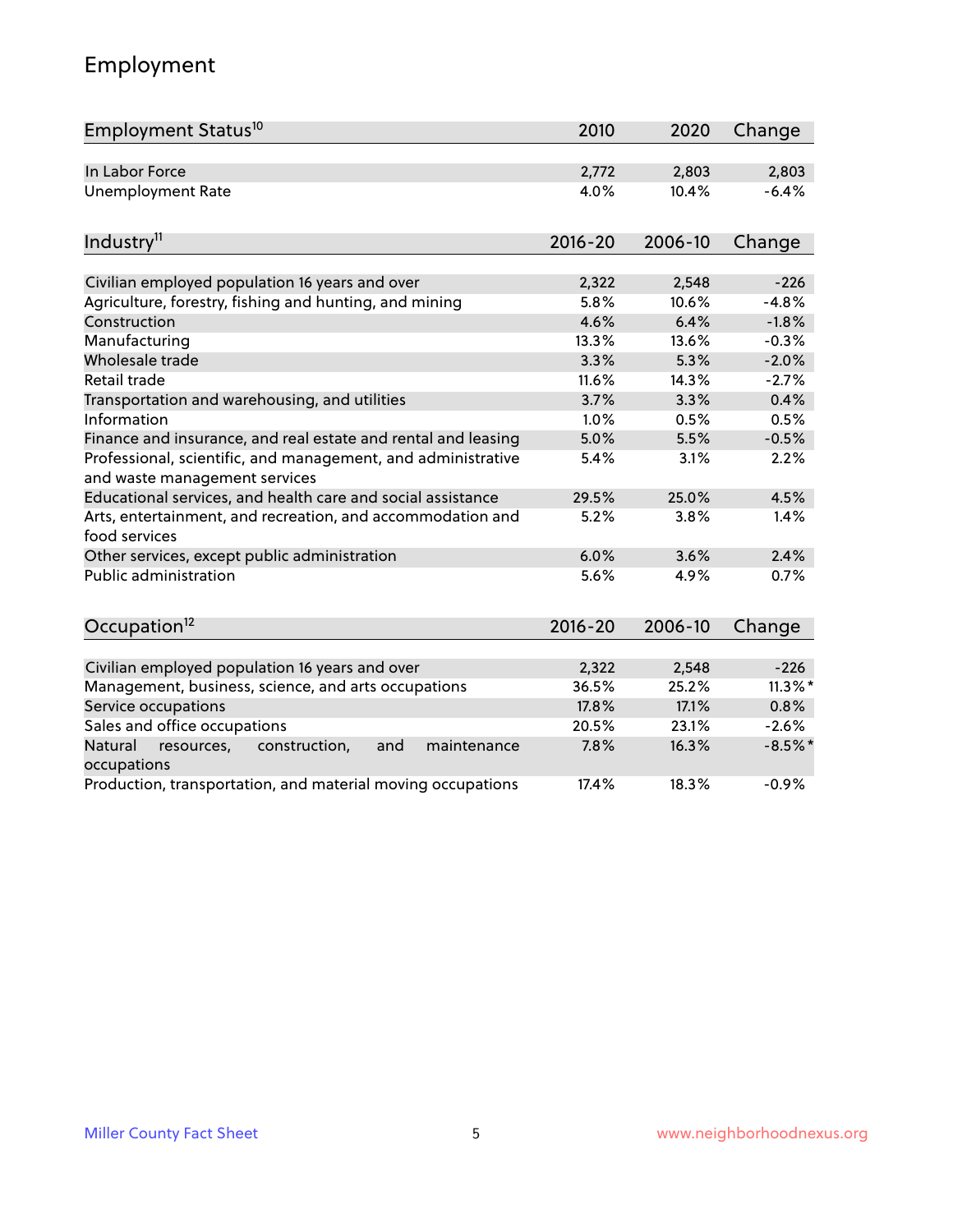# Employment, continued...

| Class of Worker <sup>13</sup>                          | $2016 - 20$ | 2006-10 | Change     |
|--------------------------------------------------------|-------------|---------|------------|
| Civilian employed population 16 years and over         | 2,322       | 2,548   | $-226$     |
| Private wage and salary workers                        | 67.6%       | 73.7%   | $-6.1\%$ * |
| Government workers                                     | 23.1%       | 18.6%   | 4.4%       |
| Self-employed in own not incorporated business workers | 9.3%        | 7.7%    | 1.7%       |
| Unpaid family workers                                  | 0.0%        | 0.0%    | 0.0%       |
|                                                        |             |         |            |
| Job Flows <sup>14</sup>                                | 2019        | 2010    | Change     |
| Total Jobs in county                                   | 1,730       | 1,601   | 129        |
| Held by residents of county                            | 41.0%       | 47.2%   | $-6.2%$    |
|                                                        | 59.0%       | 52.8%   | 6.2%       |
| Held by non-residents of county                        |             |         |            |
| Jobs by Industry Sector <sup>15</sup>                  | 2019        | 2010    | Change     |
| Total Jobs in county                                   | 1,730       | 1,601   | 129        |
| <b>Goods Producing sectors</b>                         | 9.8%        | 12.9%   | $-3.2%$    |
| Trade, Transportation, and Utilities sectors           | 18.8%       | 28.7%   | $-9.9%$    |
| All Other Services sectors                             | 71.4%       | 58.4%   | 13.0%      |
|                                                        |             |         |            |
| Total Jobs in county held by county residents          | 709         | 755     | $-46$      |
| <b>Goods Producing sectors</b>                         | 12.8%       | 11.4%   | 1.4%       |
| Trade, Transportation, and Utilities sectors           | 19.5%       | 28.1%   | $-8.6%$    |
| All Other Services sectors                             | 67.7%       | 60.5%   | 7.2%       |
| Jobs by Earnings <sup>16</sup>                         | 2019        | 2010    | Change     |
|                                                        |             |         |            |
| Total Jobs in county                                   | 1,730       | 1,601   | 129        |
| Jobs with earnings \$1250/month or less                | 22.9%       | 30.0%   | $-7.1%$    |
| Jobs with earnings \$1251/month to \$3333/month        | 45.0%       | 50.0%   | $-5.0%$    |
| Jobs with earnings greater than \$3333/month           | 32.1%       | 20.0%   | 12.1%      |
|                                                        |             |         |            |
| Total Jobs in county held by county residents          | 709         | 755     | -46        |
| Jobs with earnings \$1250/month or less                | 27.1%       | 34.4%   | $-7.4%$    |
| Jobs with earnings \$1251/month to \$3333/month        | 44.9%       | 47.2%   | $-2.3\%$   |
| Jobs with earnings greater than \$3333/month           | 28.1%       | 18.4%   | 9.7%       |
|                                                        |             |         |            |
| Jobs by Age of Worker <sup>17</sup>                    | 2019        | 2010    | Change     |
| Total Jobs in county                                   | 1,730       | 1,601   | 129        |
| Jobs with workers age 29 or younger                    | 17.8%       | 18.9%   | $-1.1%$    |
| Jobs with workers age 30 to 54                         | 55.3%       | 62.1%   | $-6.8%$    |
|                                                        |             |         |            |
| Jobs with workers age 55 or older                      | 26.9%       | 18.9%   | 8.0%       |
| Total Jobs in county held by county residents          | 709         | 755     | -46        |
| Jobs with workers age 29 or younger                    | 16.1%       | 18.7%   | $-2.6%$    |
| Jobs with workers age 30 to 54                         | 52.5%       | 59.6%   | $-7.1%$    |
| Jobs with workers age 55 or older                      | 31.5%       | 21.7%   | 9.7%       |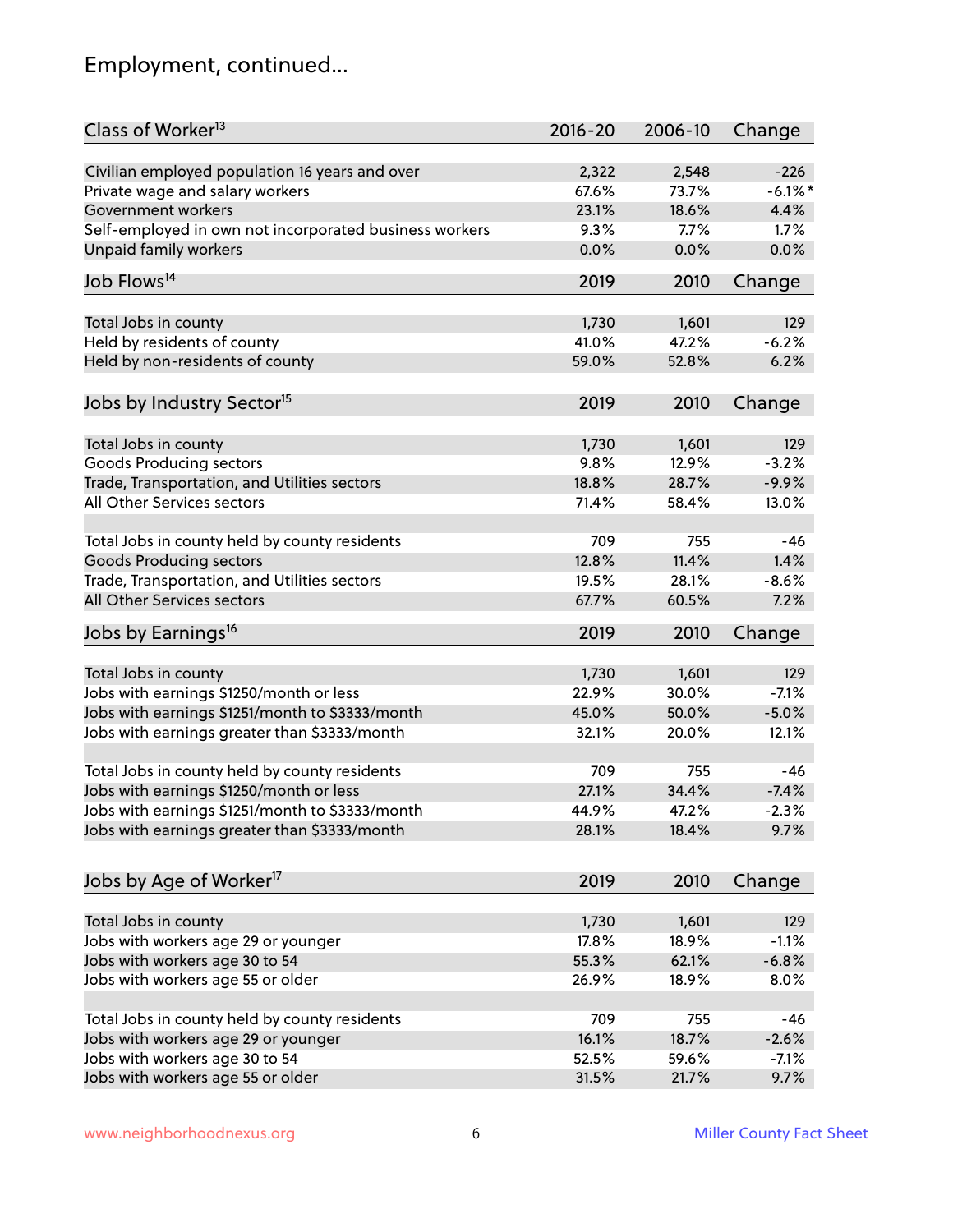#### Education

| Early Learning <sup>18</sup>                                           |               |                | 2022                  |
|------------------------------------------------------------------------|---------------|----------------|-----------------------|
| Licensed Capacity of Early Learning Centers                            |               |                | 230                   |
| Licenced capacity per 1,000 children ages 0-4                          |               |                | 660.9                 |
|                                                                        |               |                |                       |
| School Enrollment <sup>19</sup>                                        | 2022          | 2010           | Change                |
| <b>Enrolled in Public School</b>                                       | 740           | 1,095          | $-355$                |
| White                                                                  | 50.3%         | 60.6%          | $-10.4%$              |
| <b>Black or African-American</b>                                       | 41.4%         | 35.7%          | 5.6%                  |
| Asian                                                                  | 0.5%          | 0.0%           | 0.5%                  |
| Native American                                                        | 0.3%          | 0.0%           | 0.3%                  |
| Pacific Islander                                                       | 0.0%          | 0.0%           | 0.0%                  |
| <b>Biracial or Multi-Racial</b>                                        | 2.4%          | 0.0%           | 2.4%                  |
| Hispanic or Latino                                                     | 5.1%          | 0.0%           | 5.1%                  |
| Georgia Milestones: 3rd Grade Reading <sup>20</sup>                    |               |                | 2019                  |
|                                                                        |               |                |                       |
| <b>Number of Students Tested</b>                                       |               |                | 66                    |
| Proficient or Distinguished                                            |               |                | 40.9%                 |
| Georgia Milestones: 8th Grade Math <sup>21</sup>                       |               |                | 2019                  |
| <b>Number of Students Tested</b>                                       |               |                | 68                    |
| Proficient or Distinguished                                            |               |                | 29.4%                 |
|                                                                        |               |                |                       |
| Graduation Rates <sup>22</sup>                                         | 2021          | 2012           | Change                |
|                                                                        |               |                |                       |
| Cohort                                                                 | 75            | 89             | $-14$                 |
| <b>High School Graduation Rate</b>                                     | 96.0%         | 59.6%          | 36.4%                 |
| Educational Attainment <sup>23</sup>                                   | $2016 - 20$   | 2006-10        | Change                |
|                                                                        |               |                |                       |
| Population 25 years and over<br>Less than 9th grade                    | 3,988         | 4,224          | $-236*$               |
|                                                                        | 3.2%<br>11.4% | 11.6%<br>15.0% | $-8.4\%$ *<br>$-3.6%$ |
| 9th to 12th grade, no diploma                                          | 29.4%         |                | $-9.7%$ *             |
| High school graduate (includes equivalency)<br>Some college, no degree | 24.3%         | 39.0%<br>18.7% | $5.6\%$ *             |
| Associate's degree                                                     | 13.1%         | 6.3%           |                       |
|                                                                        | 11.2%         |                | $6.8\%$ *             |
| Bachelor's degree<br>Graduate or professional degree                   | 7.5%          | 5.5%           | $5.7\%$ *             |
|                                                                        |               | 4.0%           | 3.5%                  |
| Percent high school graduate or higher                                 | 85.4%         | 73.4%          | 11.9%*                |
| Percent bachelor's degree or higher                                    | 18.6%         | 9.4%           | $9.2\%$ *             |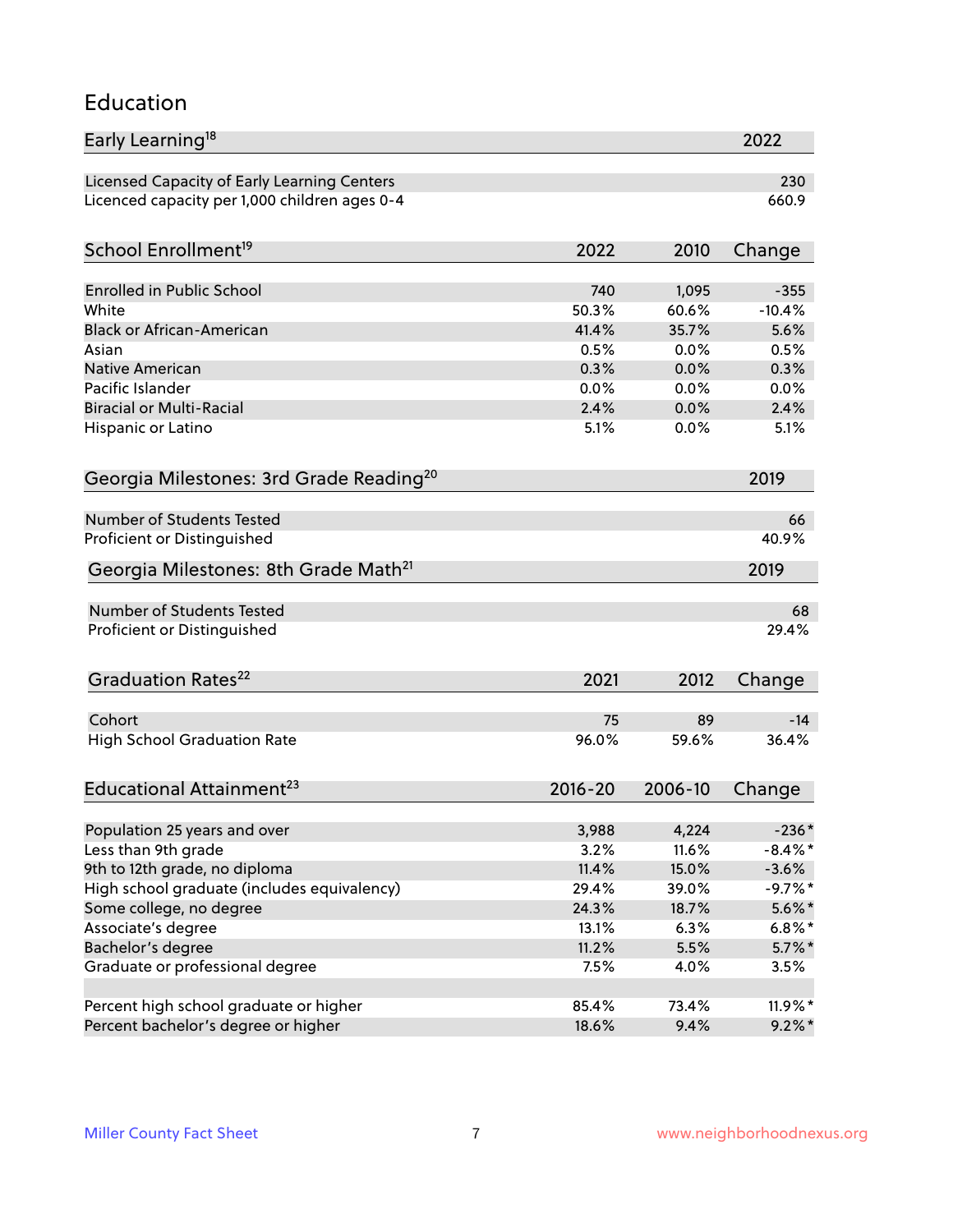### Housing

| Households by Type <sup>24</sup>                     | $2016 - 20$    | 2006-10        | Change             |
|------------------------------------------------------|----------------|----------------|--------------------|
|                                                      |                |                |                    |
| <b>Total households</b>                              | 2,339          | 2,577          | $-238*$            |
| Family households (families)                         | 68.1%          | 70.3%          | $-2.2%$            |
| With own children under 18 years                     | 29.8%          | 31.9%          | $-2.0%$            |
| Married-couple family                                | 48.4%          | 48.5%          | $-0.2%$            |
| With own children of the householder under 18 years  | 19.5%          | 18.9%          | 0.6%               |
| Male householder, no wife present, family            | 1.8%           | 3.1%           | $-1.4%$            |
| With own children of the householder under 18 years  | 0.6%           | 0.6%           | 0.0%               |
| Female householder, no husband present, family       | 18.0%          | 18.6%          | $-0.7%$            |
| With own children of the householder under 18 years  | 9.7%           | 12.3%          | $-2.6%$            |
| Nonfamily households                                 | 31.9%          | 29.7%          | 2.2%               |
| Householder living alone                             | 28.3%          | 29.6%          | $-1.3%$            |
| 65 years and over                                    | 16.6%          | 13.5%          | 3.2%               |
|                                                      | 33.6%          | 35.8%          | $-2.2%$            |
| Households with one or more people under 18 years    |                |                |                    |
| Households with one or more people 65 years and over | 39.1%          | 29.2%          | $9.9\%$ *          |
| Average household size                               | 2.37           | 2.29           | 0.08               |
| Average family size                                  | 2.88           | 2.79           | 0.09               |
|                                                      |                |                |                    |
| Housing Occupancy <sup>25</sup>                      | $2016 - 20$    | 2006-10        | Change             |
|                                                      |                |                |                    |
| Total housing units                                  | 2,759<br>84.8% | 2,802<br>92.0% | $-43$<br>$-7.2%$ * |
| Occupied housing units                               |                |                |                    |
| Vacant housing units                                 | 15.2%          | 8.0%           | $7.2\%$ *          |
| Homeowner vacancy rate                               | 0.0            | 0.7            | $-0.7$             |
| Rental vacancy rate                                  | 2.6            | 1.9            | 0.7                |
|                                                      |                |                |                    |
| Units in Structure <sup>26</sup>                     | $2016 - 20$    | 2006-10        | Change             |
|                                                      |                |                |                    |
| Total housing units                                  | 2,759          | 2,802          | $-43$              |
| 1-unit, detached                                     | 66.1%          | 71.7%          | $-5.6%$            |
| 1-unit, attached                                     | 0.3%           | 0.8%           | $-0.5%$            |
| 2 units                                              | 3.0%           | 1.3%           | $1.7\%$ *          |
| 3 or 4 units                                         | 2.0%           | 1.5%           | 0.5%               |
| 5 to 9 units                                         | 0.9%           | 0.6%           | 0.3%               |
| 10 to 19 units                                       | 0.4%           | 0.0%           | 0.4%               |
| 20 or more units                                     | 0.3%           | 0.0%           | 0.3%               |
| Mobile home                                          | 27.0%          | 24.1%          | 2.8%               |
| Boat, RV, van, etc.                                  | 0.0%           | 0.0%           | 0.0%               |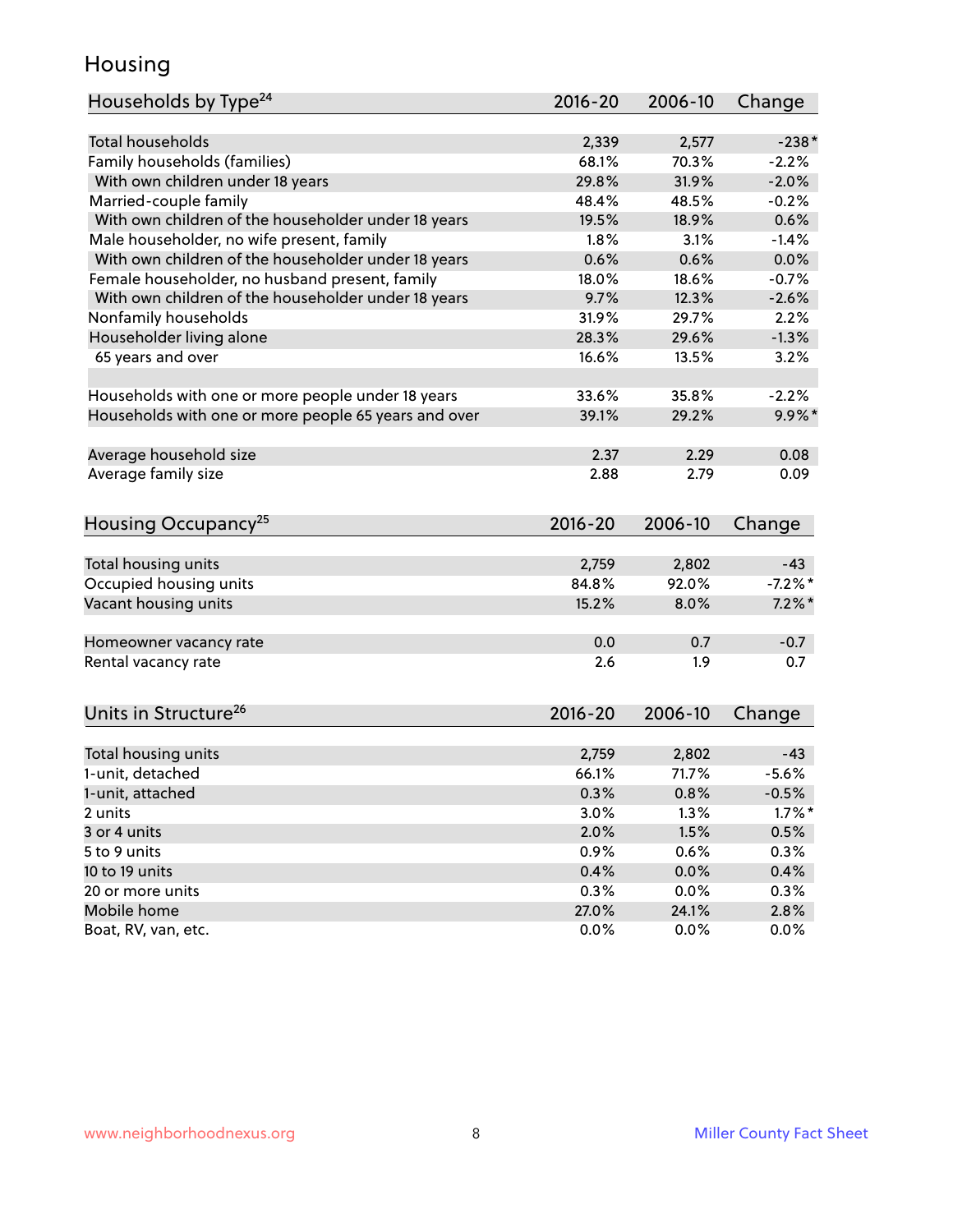# Housing, Continued...

| Year Structure Built <sup>27</sup>             | 2016-20     | 2006-10 | Change     |
|------------------------------------------------|-------------|---------|------------|
| Total housing units                            | 2,759       | 2,802   | $-43$      |
| Built 2014 or later                            | 3.6%        | (X)     | (X)        |
| Built 2010 to 2013                             | 5.4%        | (X)     | (X)        |
| Built 2000 to 2009                             | 11.2%       | 4.5%    | $6.7%$ *   |
| Built 1990 to 1999                             | 13.5%       | 22.1%   | $-8.6\%$ * |
| Built 1980 to 1989                             | 14.8%       | 13.7%   | 1.1%       |
| Built 1970 to 1979                             | 17.4%       | 17.7%   | $-0.3%$    |
| Built 1960 to 1969                             | 15.3%       | 13.8%   | 1.5%       |
| Built 1950 to 1959                             | 6.3%        | 9.6%    | $-3.2%$    |
| Built 1940 to 1949                             | 7.6%        | 10.9%   | $-3.2%$    |
| Built 1939 or earlier                          | 4.9%        | 7.7%    | $-2.9%$    |
| Housing Tenure <sup>28</sup>                   | $2016 - 20$ | 2006-10 | Change     |
|                                                |             |         |            |
| Occupied housing units                         | 2,339       | 2,577   | $-238*$    |
| Owner-occupied                                 | 66.5%       | 69.9%   | $-3.4%$    |
| Renter-occupied                                | 33.5%       | 30.1%   | 3.4%       |
| Average household size of owner-occupied unit  | 2.30        | 2.28    | 0.02       |
| Average household size of renter-occupied unit | 2.52        | 2.32    | $0.20*$    |
| Residence 1 Year Ago <sup>29</sup>             | 2016-20     | 2006-10 | Change     |
| Population 1 year and over                     | 5,672       | 6,050   | $-378*$    |
| Same house                                     | 89.6%       | 90.9%   | $-1.3%$    |
| Different house in the U.S.                    | 10.3%       | 9.1%    | 1.2%       |
| Same county                                    | 3.3%        | 6.0%    | $-2.7%$    |
| Different county                               | 7.1%        | 3.1%    | $3.9\%$ *  |
| Same state                                     | 5.9%        | 2.4%    | $3.6\%$ *  |
| Different state                                | 1.1%        | 0.8%    | 0.4%       |
| Abroad                                         | 0.1%        | 0.0%    | 0.1%       |
|                                                |             |         |            |
| Value of Housing Unit <sup>30</sup>            | $2016 - 20$ | 2006-10 | Change     |
| Owner-occupied units                           | 1,556       | 1,801   | $-245*$    |
| Less than \$50,000                             | 15.5%       | 20.7%   | $-5.2%$    |
| \$50,000 to \$99,999                           | 34.8%       | 41.8%   | $-7.0%$    |
| \$100,000 to \$149,999                         | 26.2%       | 16.4%   | $9.7\%$ *  |
| \$150,000 to \$199,999                         | 8.7%        | 5.7%    | 3.0%       |
| \$200,000 to \$299,999                         | 8.7%        | 12.2%   | $-3.4%$    |
| \$300,000 to \$499,999                         | 4.0%        | 1.4%    | 2.6%       |
| \$500,000 to \$999,999                         | 2.1%        | 1.8%    | 0.2%       |
| \$1,000,000 or more                            | 0.0%        | 0.0%    | 0.0%       |
| Median (dollars)                               | 99,400      | 80,200  | 19,200     |
| Mortgage Status <sup>31</sup>                  | 2016-20     | 2006-10 | Change     |
| Owner-occupied units                           | 1,556       | 1,801   | $-245*$    |
| Housing units with a mortgage                  | 39.5%       | 45.8%   | $-6.3%$    |
| Housing units without a mortgage               | 60.5%       | 54.2%   | 6.3%       |
|                                                |             |         |            |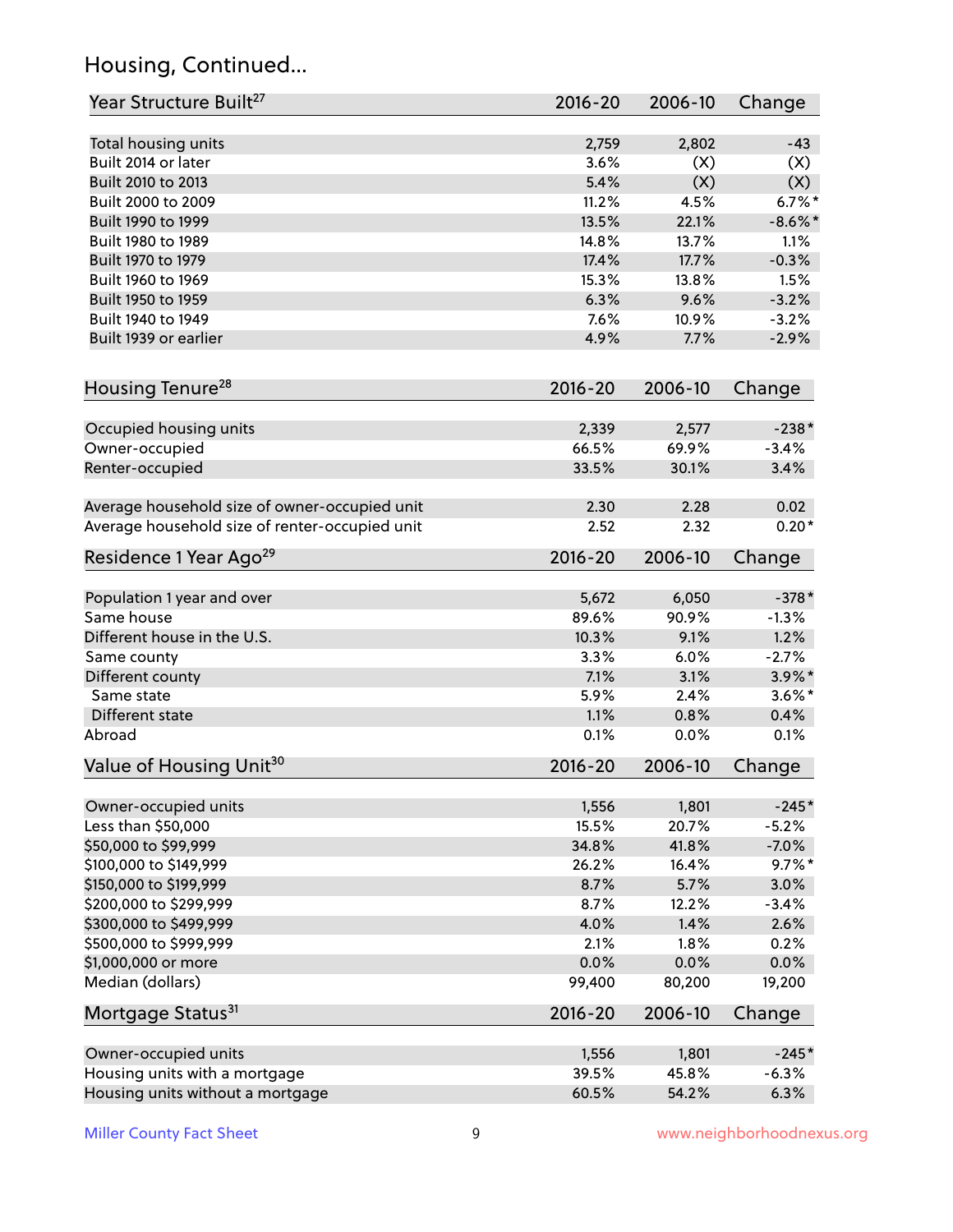# Housing, Continued...

| Selected Monthly Owner Costs <sup>32</sup>                                            | 2016-20     | 2006-10 | Change      |
|---------------------------------------------------------------------------------------|-------------|---------|-------------|
| Housing units with a mortgage                                                         | 615         | 825     | $-210*$     |
| Less than \$300                                                                       | 0.0%        | 0.0%    | 0.0%        |
| \$300 to \$499                                                                        | 2.6%        | 17.7%   | $-15.1\%$ * |
| \$500 to \$999                                                                        | 38.0%       | 50.9%   | $-12.9%$    |
| \$1,000 to \$1,499                                                                    | 33.2%       | 15.0%   | 18.1%*      |
| \$1,500 to \$1,999                                                                    | 14.0%       | 12.0%   | 2.0%        |
| \$2,000 to \$2,999                                                                    | 10.1%       | 4.4%    | $5.7\%$ *   |
| \$3,000 or more                                                                       | 2.1%        | 0.0%    | 2.1%        |
| Median (dollars)                                                                      | 1,105       | 775     | 330*        |
|                                                                                       |             |         |             |
| Housing units without a mortgage                                                      | 941         | 976     | $-35$       |
| Less than \$150                                                                       | 1.0%        | 0.8%    | 0.1%        |
| \$150 to \$249                                                                        | 12.1%       | 21.8%   | $-9.7%$     |
| \$250 to \$349                                                                        | 19.6%       | 23.4%   | $-3.8%$     |
| \$350 to \$499                                                                        | 39.4%       | 37.3%   | 2.1%        |
| \$500 to \$699                                                                        | 21.1%       | 12.1%   | 9.1%        |
| \$700 or more                                                                         | 6.8%        | 4.6%    | 2.2%        |
| Median (dollars)                                                                      | 433         | 359     | $74*$       |
| Selected Monthly Owner Costs as a Percentage of<br>Household Income <sup>33</sup>     | $2016 - 20$ | 2006-10 | Change      |
| Housing units with a mortgage (excluding units where<br>SMOCAPI cannot be computed)   | 615         | 792     | $-177$      |
| Less than 20.0 percent                                                                | 56.3%       | 47.0%   | 9.3%        |
| 20.0 to 24.9 percent                                                                  | 12.7%       | 20.6%   | $-7.9%$     |
| 25.0 to 29.9 percent                                                                  | 8.3%        | 7.2%    | 1.1%        |
| 30.0 to 34.9 percent                                                                  | 8.6%        | 8.3%    | 0.3%        |
| 35.0 percent or more                                                                  | 14.1%       | 16.9%   | $-2.8%$     |
| Not computed                                                                          | $\pmb{0}$   | 33      | $-33$       |
| Housing unit without a mortgage (excluding units where<br>SMOCAPI cannot be computed) | 941         | 947     | -6          |
| Less than 10.0 percent                                                                | 41.7%       | 22.5%   | 19.2%*      |
| 10.0 to 14.9 percent                                                                  | 20.9%       | 20.7%   | 0.2%        |
| 15.0 to 19.9 percent                                                                  | 6.8%        | 22.9%   | $-16.1\%$ * |
| 20.0 to 24.9 percent                                                                  | 4.4%        | 12.1%   | $-7.8%$     |
| 25.0 to 29.9 percent                                                                  | 4.3%        | 7.3%    | $-3.0%$     |
| 30.0 to 34.9 percent                                                                  | 8.7%        | 2.0%    | $6.7\%$ *   |
| 35.0 percent or more                                                                  | 13.3%       | 12.5%   | 0.8%        |
| Not computed                                                                          | $\pmb{0}$   | 29      | $-29$       |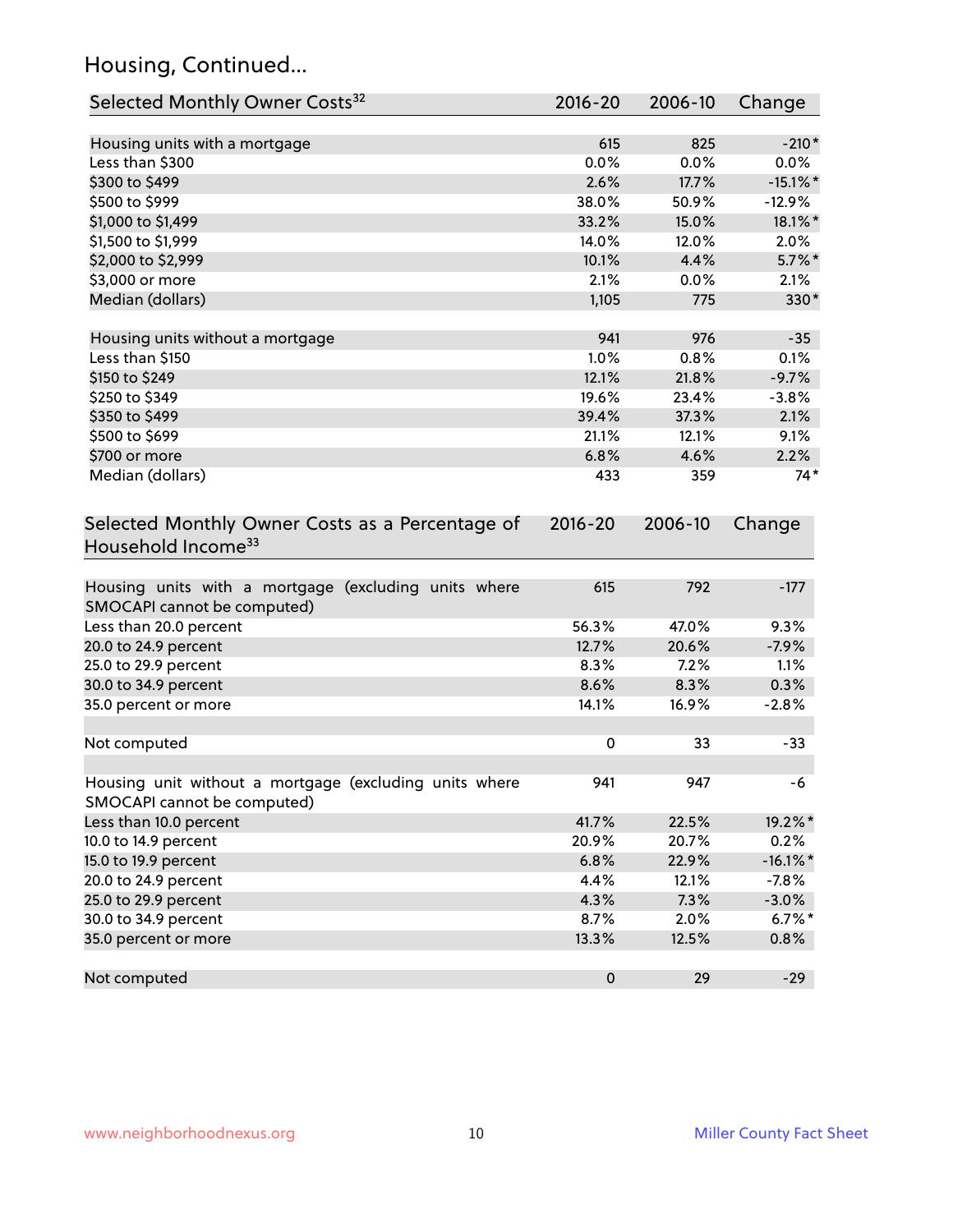# Housing, Continued...

| Gross Rent <sup>34</sup>                                     | 2016-20     | 2006-10 | Change    |
|--------------------------------------------------------------|-------------|---------|-----------|
|                                                              |             |         |           |
| Occupied units paying rent                                   | 629         | 648     | $-19$     |
| Less than \$200                                              | 2.5%        | 3.5%    | $-1.0%$   |
| \$200 to \$499                                               | 39.6%       | 50.2%   | $-10.6%$  |
| \$500 to \$749                                               | 28.3%       | 30.4%   | $-2.1%$   |
| \$750 to \$999                                               | 24.6%       | 15.6%   | 9.1%      |
| \$1,000 to \$1,499                                           | 3.8%        | 0.3%    | 3.5%      |
| \$1,500 to \$1,999                                           | 1.1%        | 0.0%    | 1.1%      |
| \$2,000 or more                                              | 0.0%        | 0.0%    | 0.0%      |
| Median (dollars)                                             | 562         | 488     | 74        |
|                                                              |             |         |           |
| No rent paid                                                 | 154         | 128     | 26        |
|                                                              |             |         |           |
| Gross Rent as a Percentage of Household Income <sup>35</sup> | $2016 - 20$ | 2006-10 | Change    |
|                                                              |             |         |           |
| Occupied units paying rent (excluding units where GRAPI      | 541         | 608     | $-67$     |
| cannot be computed)                                          |             |         |           |
| Less than 15.0 percent                                       | 38.1%       | 32.7%   | 5.3%      |
| 15.0 to 19.9 percent                                         | 7.9%        | 22.5%   | $-14.6%$  |
| 20.0 to 24.9 percent                                         | 6.7%        | 11.8%   | $-5.2%$   |
| 25.0 to 29.9 percent                                         | 2.4%        | 4.9%    | $-2.5%$   |
| 30.0 to 34.9 percent                                         | 6.7%        | 0.8%    | $5.8\%$ * |
| 35.0 percent or more                                         | 38.3%       | 27.1%   | 11.1%     |
|                                                              |             |         |           |

| Not computed | 242<br>5 T A | 168 | 74 |
|--------------|--------------|-----|----|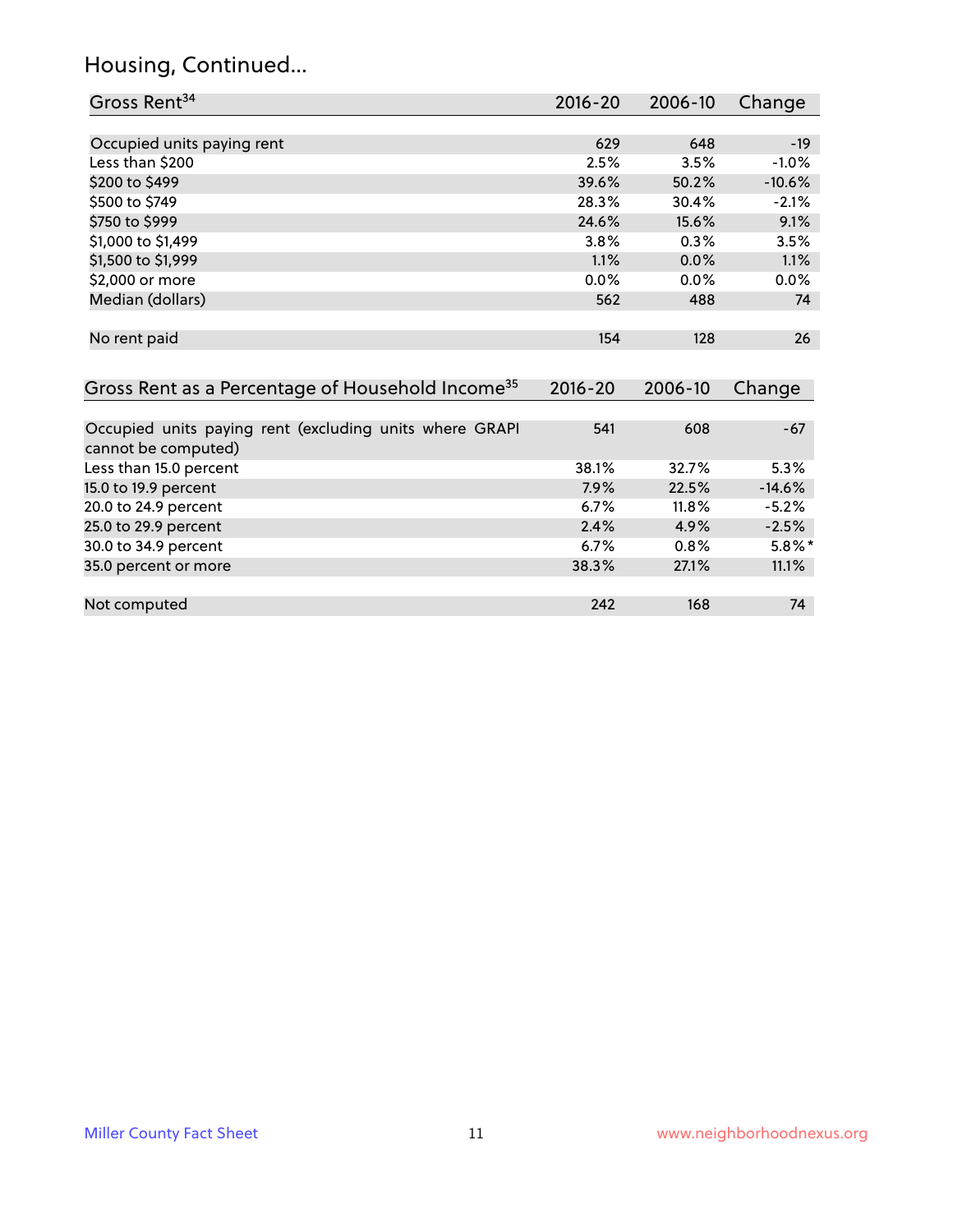# Community Involvement

| Voter Registration and Turnout <sup>36</sup> | 2020  |
|----------------------------------------------|-------|
|                                              |       |
| Active registered voters                     | 3,893 |
| Number voted in Presidential election        | 2.827 |
| Percent voted in Presidential election       | 72.6% |

## Transportation

| Commuting to Work <sup>37</sup>           | 2016-20     | 2006-10 | Change     |
|-------------------------------------------|-------------|---------|------------|
|                                           |             |         |            |
| Workers 16 years and over                 | 2,282       | 2,529   | $-247*$    |
| Car, truck, or van - drove alone          | 85.8%       | 80.6%   | 5.2%       |
| Car, truck, or van - carpooled            | $7.0\%$     | 12.3%   | $-5.2%$    |
| Public transportation (excluding taxicab) | 1.4%        | $0.0\%$ | $1.4\%$    |
| Walked                                    | 0.1%        | $1.7\%$ | $-1.6%$    |
| Other means                               | 0.7%        | 4.2%    | $-3.5%$ *  |
| Worked at home                            | 4.9%        | 1.2%    | $3.7\%$ *  |
|                                           |             |         |            |
| Mean travel time to work (minutes)        | 24.2        | 19.8    | 4.5        |
|                                           |             |         |            |
| Vehicles Available <sup>38</sup>          | $2016 - 20$ | 2006-10 | Change     |
|                                           |             |         |            |
| Occupied housing units                    | 2,339       | 2,577   | $-238*$    |
| No vehicles available                     | 15.0%       | 6.2%    | $8.8\%$ *  |
| 1 vehicle available                       | 29.5%       | 37.5%   | $-8.0\%$   |
| 2 vehicles available                      | 28.3%       | 38.2%   | $-9.8\%$ * |
| 3 or more vehicles available              | 27.1%       | 18.0%   | 9.1%       |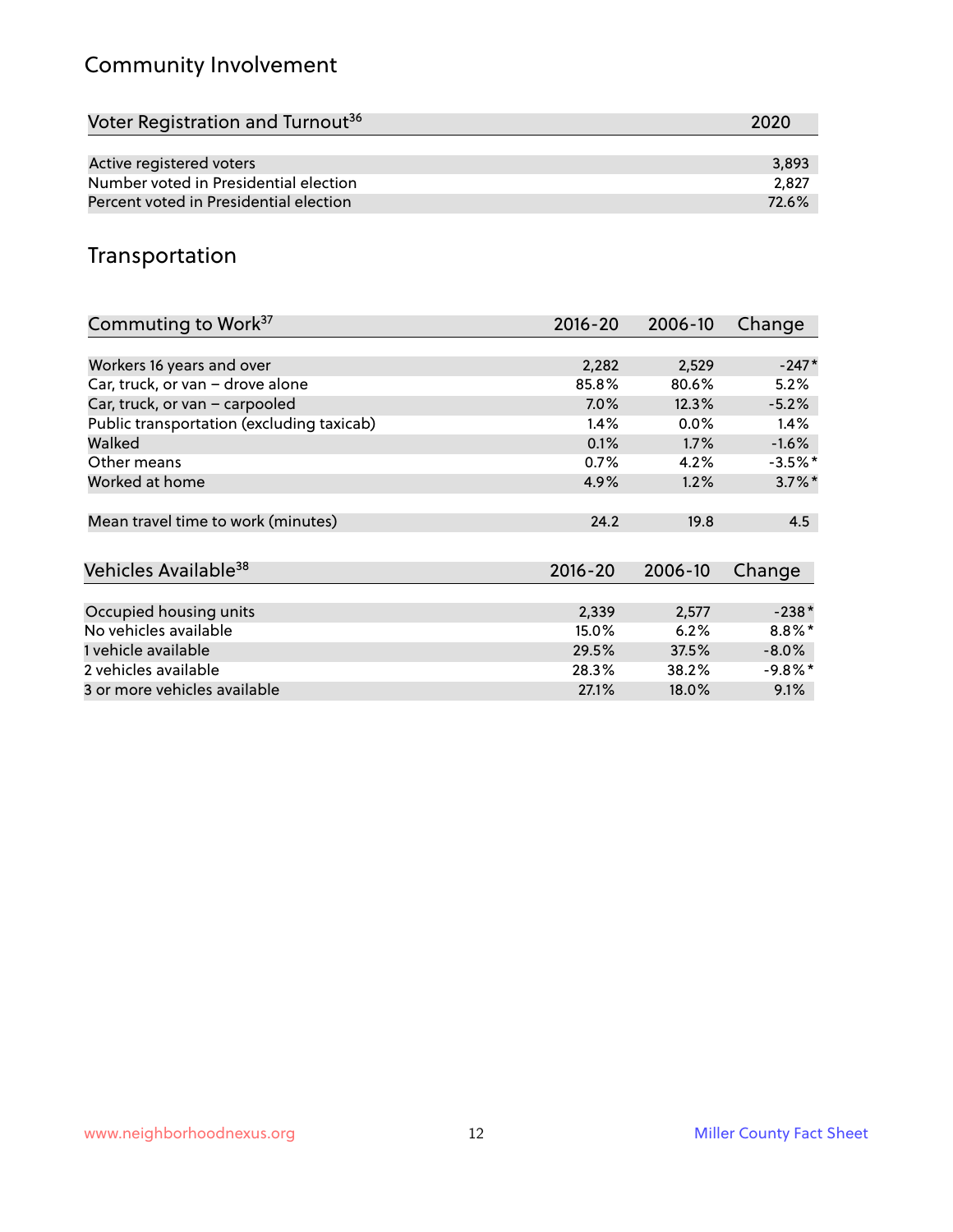#### Health

| Health Insurance coverage <sup>39</sup> | 2016-20 |
|-----------------------------------------|---------|
|-----------------------------------------|---------|

| Civilian Noninstitutionalized Population                | 5,566 |
|---------------------------------------------------------|-------|
| With health insurance coverage                          | 84.3% |
| With private health insurance coverage                  | 53.9% |
| With public health coverage                             | 43.2% |
| No health insurance coverage                            | 15.7% |
| Civilian Noninstitutionalized Population Under 19 years | 1,370 |
| No health insurance coverage                            | 5.5%  |
| Civilian Noninstitutionalized Population 19 to 64 years | 2,988 |
| In labor force:                                         | 2,261 |
| Employed:                                               | 2,119 |
| With health insurance coverage                          | 78.7% |
| With private health insurance coverage                  | 7.7%  |
| With public coverage                                    | 5.2%  |
| No health insurance coverage                            | 21.3% |
| Unemployed:                                             | 142   |
| With health insurance coverage                          | 24.6% |
| With private health insurance coverage                  | 7.7%  |
| With public coverage                                    | 16.9% |
| No health insurance coverage                            | 75.4% |
| Not in labor force:                                     | 727   |
| With health insurance coverage                          | 66.7% |
| With private health insurance coverage                  | 40.0% |
| With public coverage                                    | 35.6% |
| No health insurance coverage                            | 33.3% |

| <b>Health Factors</b>                                                                   | <b>Most Recent</b> |
|-----------------------------------------------------------------------------------------|--------------------|
|                                                                                         |                    |
| Premature Death (YPLL before age 75 per 100,000 population, age-adjusted) <sup>40</sup> | 19,590.0           |

| Premature Death (TPLL before age 75 per 100,000 population, age-adjusted). | <b>19,590.0</b> |
|----------------------------------------------------------------------------|-----------------|
| Average number of Physically Unhealthy Days <sup>41</sup>                  | 5.2             |
| Average number of Mentally Unhealthy Days <sup>42</sup>                    | 5.8             |
| Low Birthweight Births <sup>43</sup>                                       | 12.0%           |
| Diabetes Prevalence <sup>44</sup>                                          | 13.0%           |
| HIV Prevalence (per 100,000 population) <sup>45</sup>                      | 396.4           |
| Rate, Deduplicated ER Visits for Asthma, Ages 0-17 <sup>46</sup>           | 703.0           |